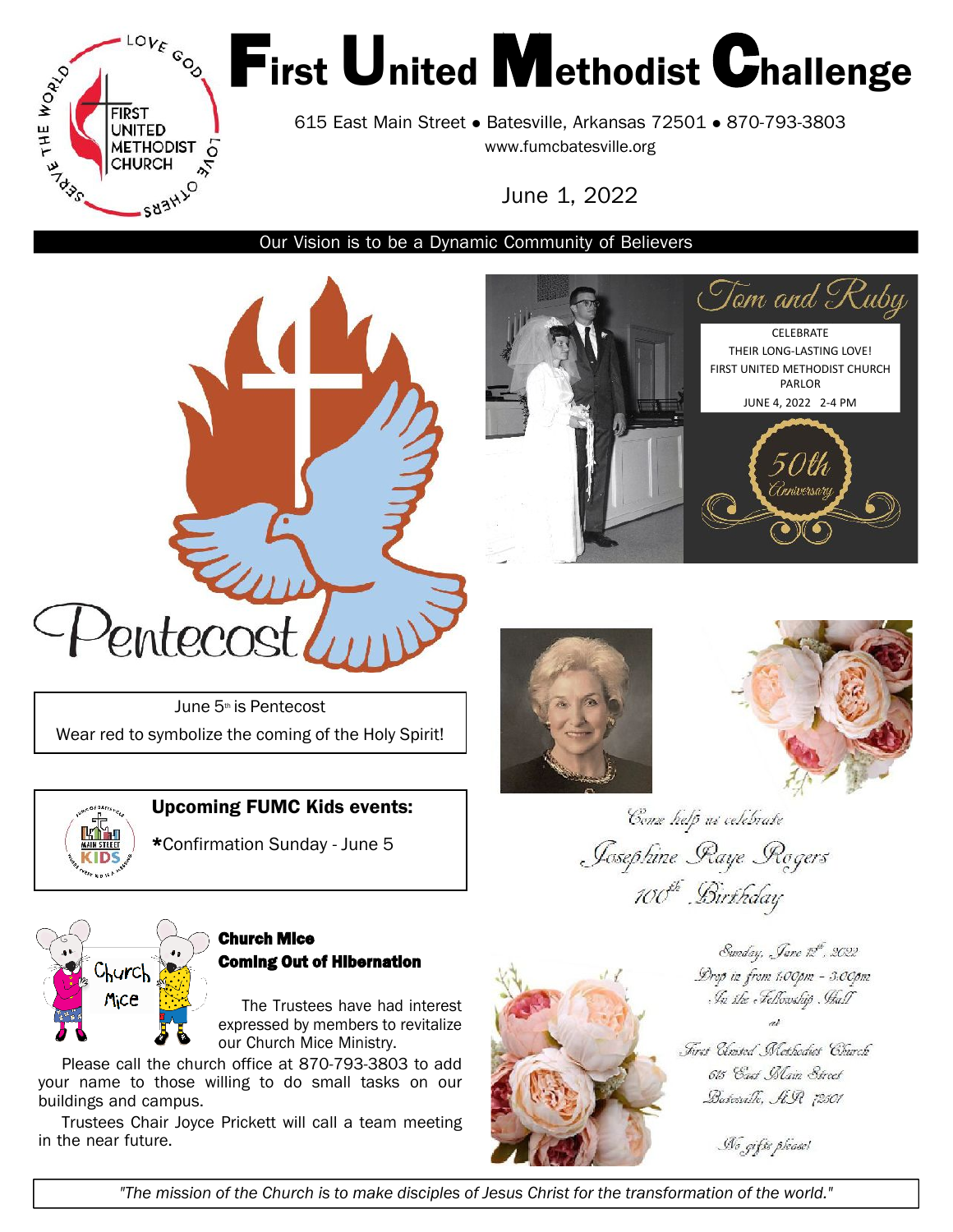Please review the names on the prayer list. Names will remain on the prayer list for 2 weeks. At the end of 2 weeks to continue the name, please call the church office.

| Marcus Bowers member               |  |
|------------------------------------|--|
| Will Gaddy friend of Earlene Tripp |  |
| Velva Huddleston member            |  |
| Anne Luster  member                |  |
|                                    |  |
| Judy Murrahmember                  |  |
| Mona Neavillemember                |  |
| Terri Presleymember                |  |
| Michale Swaimfather of Brent Swaim |  |
| Carolyn Wilson  member             |  |

#### Our Prayers for Those in Hospitals

#### Blessing Box

Collecting these items on Sunday June  $5^{\text{th}}$ Mac & Cheese

Bring to church and put in the basket in front of the church office



Knights of North Castle VBS Central Avenue United Methodist Church June 13-16 9:00am - 11:15am

Deadline for t-shirt order is May 23rd Call the church office (870) 793-2365

#### Our Prayers for Those at Home  $\vert$  Dur Prayers for Those in Health Care Centers and Retirement Homes

Brookdale Cary - Cary, NC Dianne Taylor................ member

Eagle Mountain Assisted Living Bill Beller ...................... member Polly Livingston ............. member

Mountain Meadows Neva C. Ball .................. member

Wildwood Independent Living Nelda Hackworth............. member

#### Wood-Lawn Heights

Mildred Arnold .............. member Gerri Bentz.................... member Lucille Maris ................ member

#### Our Prayers for Those in U.S. Military Service

Those who have listed family in military service, please review and update the status of your service member.

Lt. Col. Chris Carpenter .......son of R.L. & Susan Carpenter Staff Sergeant Cole Long.....Great Nephew of Verona Bebow Colonel Marc Jones .............nephew of Mildred Arnold Sgt. Lane Lively ..................grandson of Glen & LaDonna Busby Capt. Ian MacDonald ..........nephew of Starr & Johnny Kent Trent McDonald..................cousin of member Lt. Col. Shannon McLoughlin..daughter of Cecilia Vinson Staff Sgt. Jonathan Reed.....son of Dan & Vicki Reed Petty Officer Zane Smart .....member Lt. Cmdr. Greg Tebbetts ......son of Diane & Terrell Tebbetts Ltc. Colonel John Tice .........nephew of Verona Bebow Lance Cpl. James Brantley Wheeler ......... cousin of member

If you need pastoral assistance contact:

Pastor Katie Pearce at the church office (870) 793-3803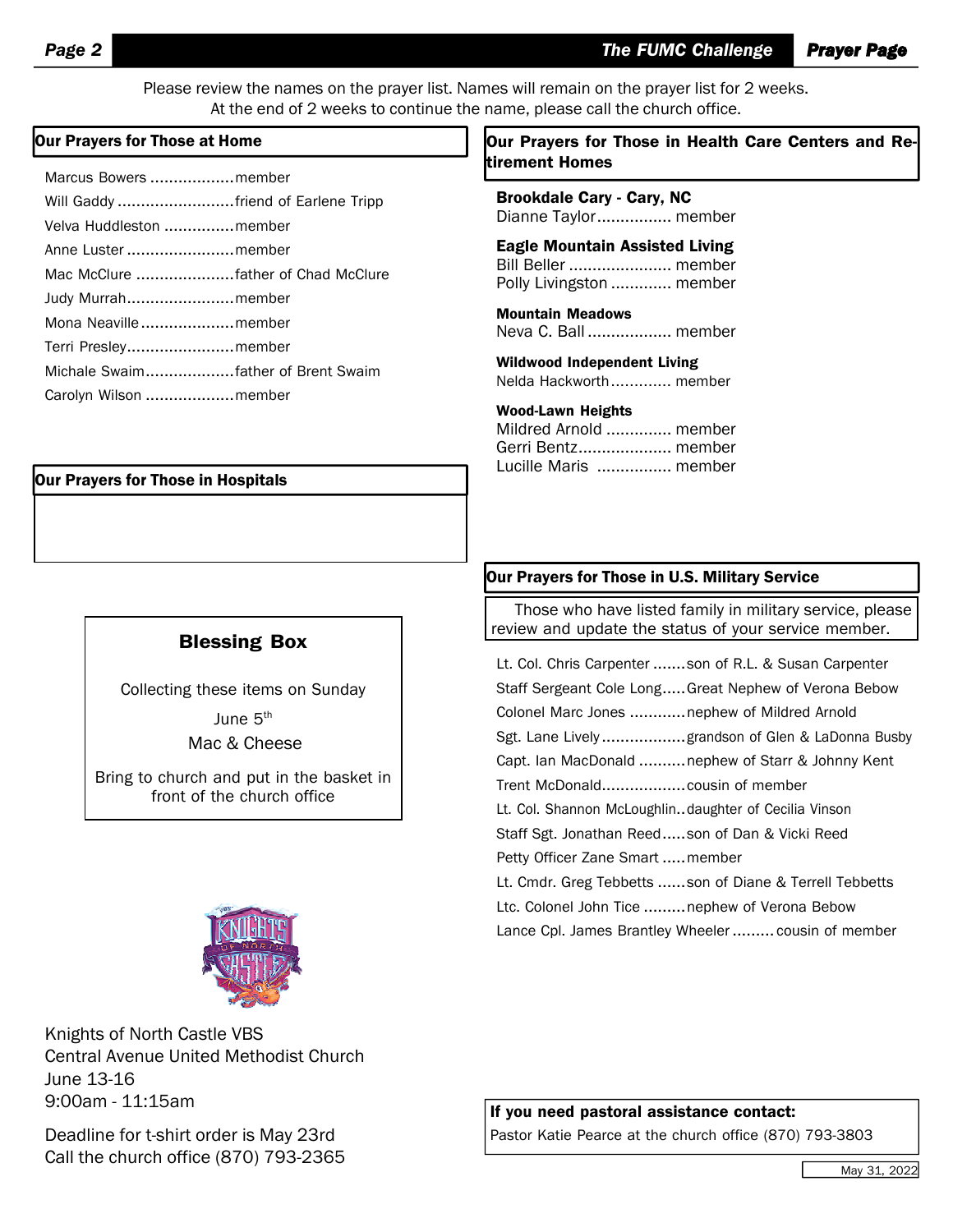# *The FUMC Challenge Page 3*

# Church Leadership

Senior Pastor Reverend Katie Pearce katie.pearce@arumc.org

Church [Administrator](mailto:pearce@arumc.orgChurch) Teresa Brown

Minister of Congregational Care Bennie Burks

Minister to Children & Family Ministries Katie McLean

Minister to Youth Lorrie McClure

Youth/College Intern Michael Robinson

> Choir Director Amanda Lucy

Worship Leader Alicia Williams

> **Treasurer** Ruby Curl

**Custodian** Joe Johnson

Lay Leader Mike Wilson

#### Lay Servants/Ministers Kathy McKinney Sandy West Asa Whitaker

Church Council Chair Barrett Moore

> Finance Chair Robb Roberts

Staff/Parish Chair Paul Holifield

Trustees Chair Joyce Prickett

Our Mailing Address is: First United Methodist Church P.O. Box 2014 Batesville, AR 72503-2014

### Our Presence

Online Worship May 22nd .............................................91 In-PersonAttendance May 29th .............................................94

# Our Gifts

#### *Received in May*

| Received through  05-01-2022<br>Total Giving \$9,760.00 |  |                  |
|---------------------------------------------------------|--|------------------|
| Received through  05-08-2022<br>Total Giving \$7,492.00 |  |                  |
| Received through  05-15-2022<br>Total Giving \$6,732.70 |  | AL'<br>Ro        |
| Received through  05-22-2022<br>Total Giving \$2,150.00 |  | <b>NE</b><br>Jor |
| Received through  05-29-2022<br>Total Giving \$8,821.00 |  |                  |

# Our Service

#### *for June 5* th

ALTAR FLOWERS given to the honor and glory of God by Johnny & Starr Kent in honor of their 58<sup>th</sup> anniversary.

**ALTAR GUILD:** Karen Holifield Diana Waldrip Joyce Prickett

# GREETERS:

9:00 Paul & Joni Bube

11:00 Paul & Karen Holifield

#### CHILDREN'S SERMON:

Rikki Painter

#### LITURGIST:

11:00 Joyce Prickett

#### USHERS:

David Smith, Reggie Rice NEED TWO MORE VOLUNTEERS THIS WEEK

|                                | from UMMEN Calendar            |  |
|--------------------------------|--------------------------------|--|
|                                | June 5 Crystal Anderson        |  |
|                                | June 6 Anne Luster             |  |
|                                | June 7 Brooke Davis Moore      |  |
|                                | June 11 Robin Austin Gay       |  |
|                                | Steve Richman                  |  |
|                                | Seth Wagoner                   |  |
| ****************************** |                                |  |
|                                | June 5 Joe & Kathleen Reynolds |  |
|                                | June 6 John & Starr Kent       |  |
|                                | June 7 Ken & Ginger Davis      |  |
|                                | Terrell & Diane Tebbetts       |  |
|                                | June 8 John & Rhonda Wise      |  |
|                                | June 9 Raymond & Alice Simmons |  |
|                                | June 10 Tom & Ruby Curl        |  |

Birthdays and Anniversaries

# MEMORIALS

ALVETTA HATFIELD

Ron & Martha Lewallen

#### NEIL WILKINS & MARIAN MILUM

Jon & Martha McGinnis Healey

# Scripture for Sunday's Sermon

June 5 th , 2022 Acts 2:1-21



### Altar Flowers Ministry

Please call the church office 793-3803, to take a Sunday, or take a moment to stop by the flower calendar and pick a week of two to sign up to do the flowers.

Upcoming dates open for flowers

June 19<sup>th</sup>, 26<sup>th</sup>

July 3 $^{\sf rd}$ , 31 $^{\sf st}$ 

August 14<sup>th</sup>, 21 $^{\rm st}$